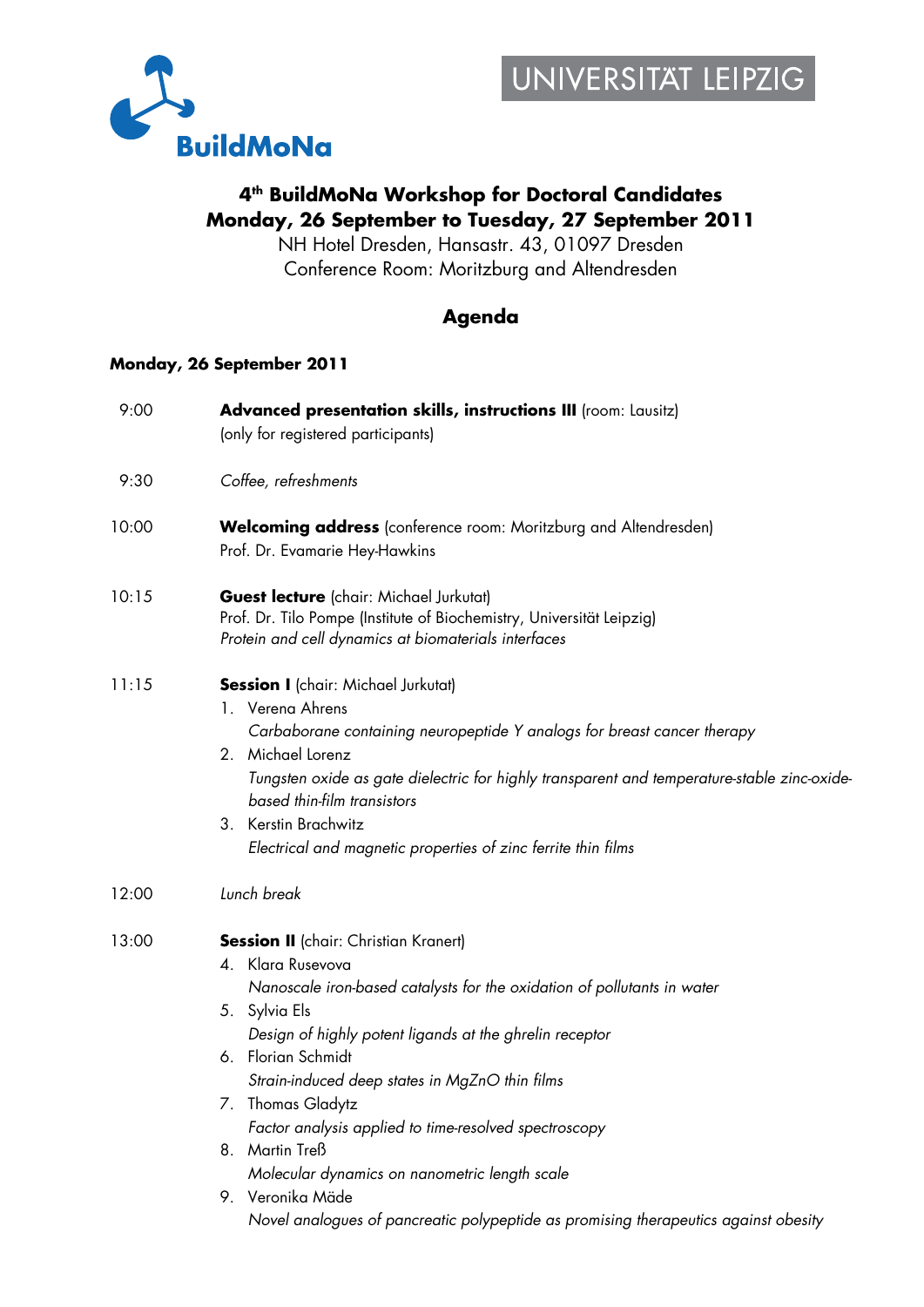# UNIVERSITAT LEIPZIG



- 10. Friedrich-Leonhard Schein *ZnCo2O4 thin films and n-ZnO/p-ZnCo2O4-heterostructure devices*
- 14:45 *Coffee break, refreshments*
- 15:15 **Session III** (chair: Carsten Schuldt)
	- 11. Francis Bern *Oxide multilayers – Probing symmetry in transport measurements*
	- 12. Anika Kreienbrink *Phosphorus-rich heterocycles as precursors for organophosphorus-based polymers and as highly rigid ligands*
	- 13. Anastasia Romanova *Solvent effects on biologically related molecules properties*
	- 14. Fabian Klüpfel *Towards ZnO-based transparent active multielectrode arrays*
- 16:15 **Photo shooting**
- 16:30 *Coffee break, refreshments*
- 17:00 **Guided tour** (meeting place: Reception NH Dresden)
- 20:00 **Dinner**

#### **Tuesday, 27 September 2011**

| 9:00  | Meeting of the Principal Investigators of BuildMoNa<br>(conference room: Moritzburg and Altendresden)                                                                                                                                                                                                                            |
|-------|----------------------------------------------------------------------------------------------------------------------------------------------------------------------------------------------------------------------------------------------------------------------------------------------------------------------------------|
| 10:30 | Coffee break, refreshments                                                                                                                                                                                                                                                                                                       |
| 11:00 | <b>Guest lecture</b> (chair: Anne Grundmann)<br>Prof. Dr. Daniel Huster (Institute of Medical Physics and Biophysics, Universität Leipzig)<br>Learning from nature: Intelligent glue - Using lipophilic oligonucleotides to build<br>biocompatible nanostructures                                                                |
| 12:00 | Lunch break                                                                                                                                                                                                                                                                                                                      |
| 13:00 | <b>Session IV</b> (chair: Anne Grundmann)<br>15. Daniel Lässig<br>An easily accessible microporous copper metal organic framework with high $H_2$ and CO <sub>2</sub><br>adsorption capacity at ambient pressure<br>16. Anusree Viswanath Kuttatheyil<br>Multinuclear solid state NMR investigations on metal organic frameworks |